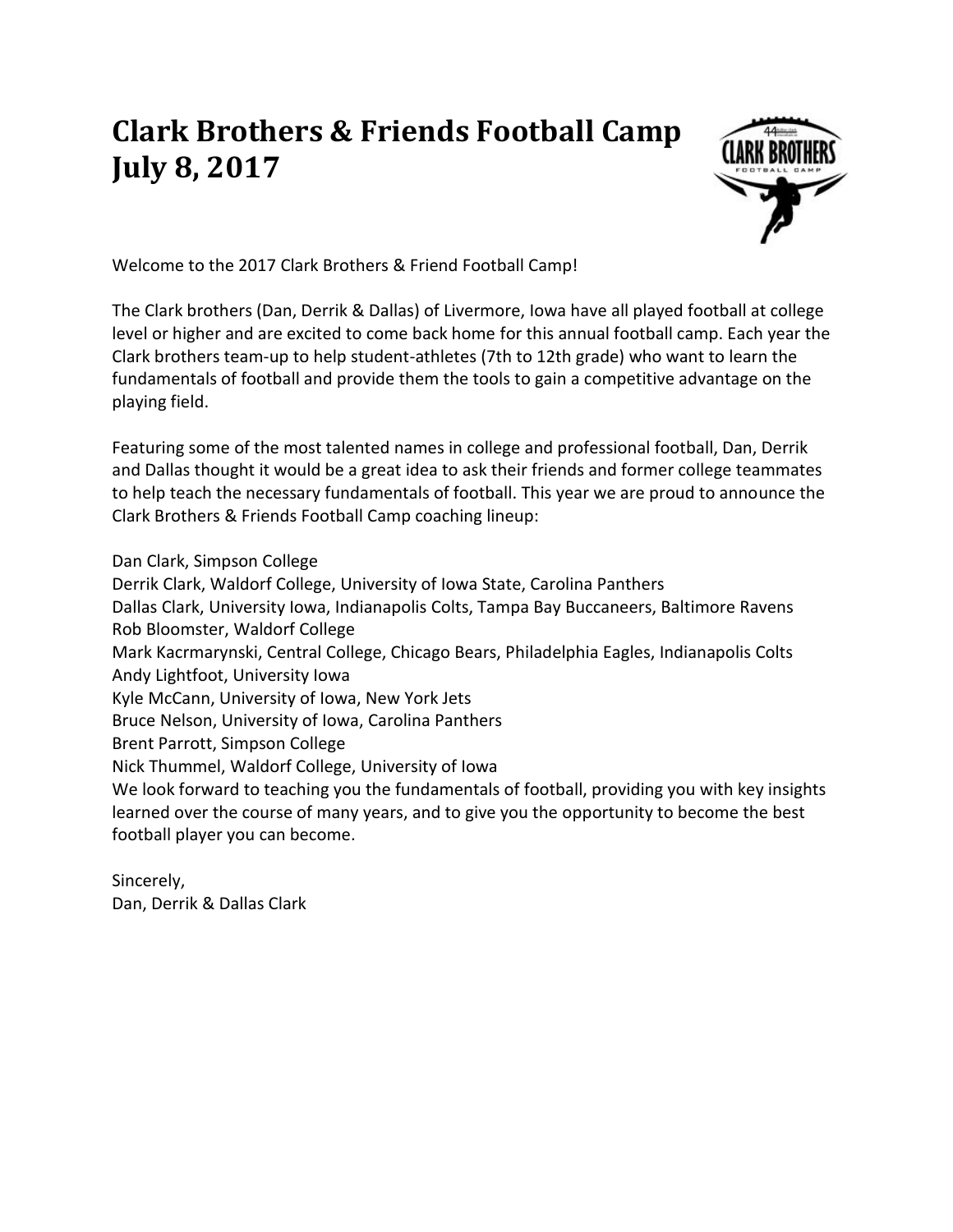## **Clark Brothers & Friends Football Camp July 8, 2017**



The Clark Brothers & Friends Football Camp focuses on teaching athletes the skills and fundamentals to play football at a higher level.

**WHO**: Grades 7-12 (going into 7th grade).

**WHERE**: Humboldt High School (practice fields behind the high school). **WHEN**: Saturday July 8, 2017 (Saturday – Registration at 8am; Camp 8:30am-3pm). **WHY**: Teaching the skills and fundamentals to play the game of football at a higher level. **BRING**: Shorts, Shirt, and Football Cleats.

**COST**: \$20.00/Camper. Please make checks payable to: Dallas Clark Foundation (no cash please).

*\*Lunch and camp t-shirt are provided*